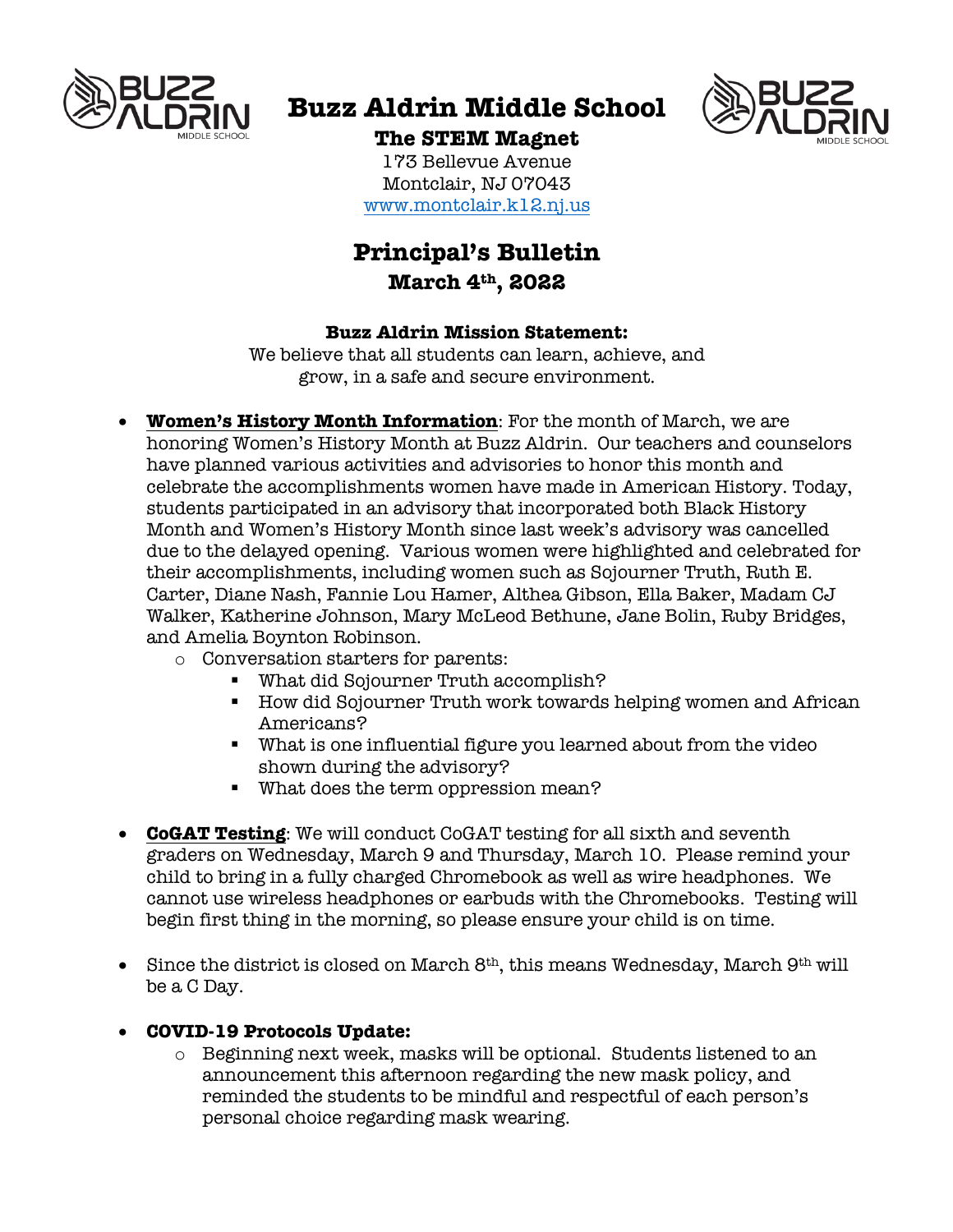- o As of now, we are no longer requiring staff and students to complete the health forms.
- o The district's weekly COVID-19 testing will continue on Tuesdays and Thursdays at the Annex.
- **Start with Hello Update**: The Start With Hello students and advisors have been meeting to prepare for See Something Say Something week, which is March 14th – 18th. This initiative was started by the Sandy Hook Promise to promote and teach people how to become upstanders. During that week, Start with Hello will hold many activities to promote overall positivity throughout the school community. This will include an advisory on Friday, March  $11<sup>th</sup>$ .

#### • **PTA Update**:

- o Please see the attached document from the PTA's Diversity, Equity, and Inclusion Committee. They are beginning a 21-day Racial Equity Challenge that began on March 1st. Students and families are still able to sign up and participate.
- **District Devices**: We are no longer issuing loaner Chromebooks to students. Students will be responsible for bringing their own charged devices to school. Chromebooks are the only items we are accepting for parent drop-offs. Additionally, we are not accepting parent drop-offs for any items other than Chromebooks.
- **Set Painting Club - The Little Mermaid Jr. - The Musical:** Our evening Set Painting / Props Club sessions are quickly filling up. We are now accepting signups for March and space is limited. Our weekly painting sessions have been a huge success, the sets are coming alive in color and look beautiful! Thank you to everyone who has participated. All participants will receive community service hours. Break out your painting clothes and come join the fun! FOR MORE INFORMATION & TO REGISTER your student for an email invite to our Google Classroom: Please email Karen-Ann Kaelin-Panico Theatrical Producing Director/Set Design Director kpanico@montclair.k12.nj.us. Thank you for supporting the BAMS Theater Department!
- **MFEE Update**: Please see the following message from the MFEE: The Montclair Fund for Educational Excellence (MFEE) is our town's local education fund that supports all Montclair students, teachers, staff, and caregivers. Buzz Aldrin students receive social/emotional support and innovative teaching tools through MFEE grants, teachers boost their learning through out-of-the-box Professional Development grants, families get resources and support through MFEE Programs like Learning Circles on Race, PEEPs/Little PEEPs, and Navegadores Escolares. Your donations - no matter how small - fuel all of this work! MFEE's Annual Appeal is in its final weeks, and your donation to MFEE can win up to \$2,000 for our school!

From **now until February 28th**, any donor who gives \$20 and above will be entered in a lottery to award a \$1,000 grant to their favorite school. Be sure to "credit" Buzz Aldrin's team page when donating. This will enter Buzz Aldrin in a